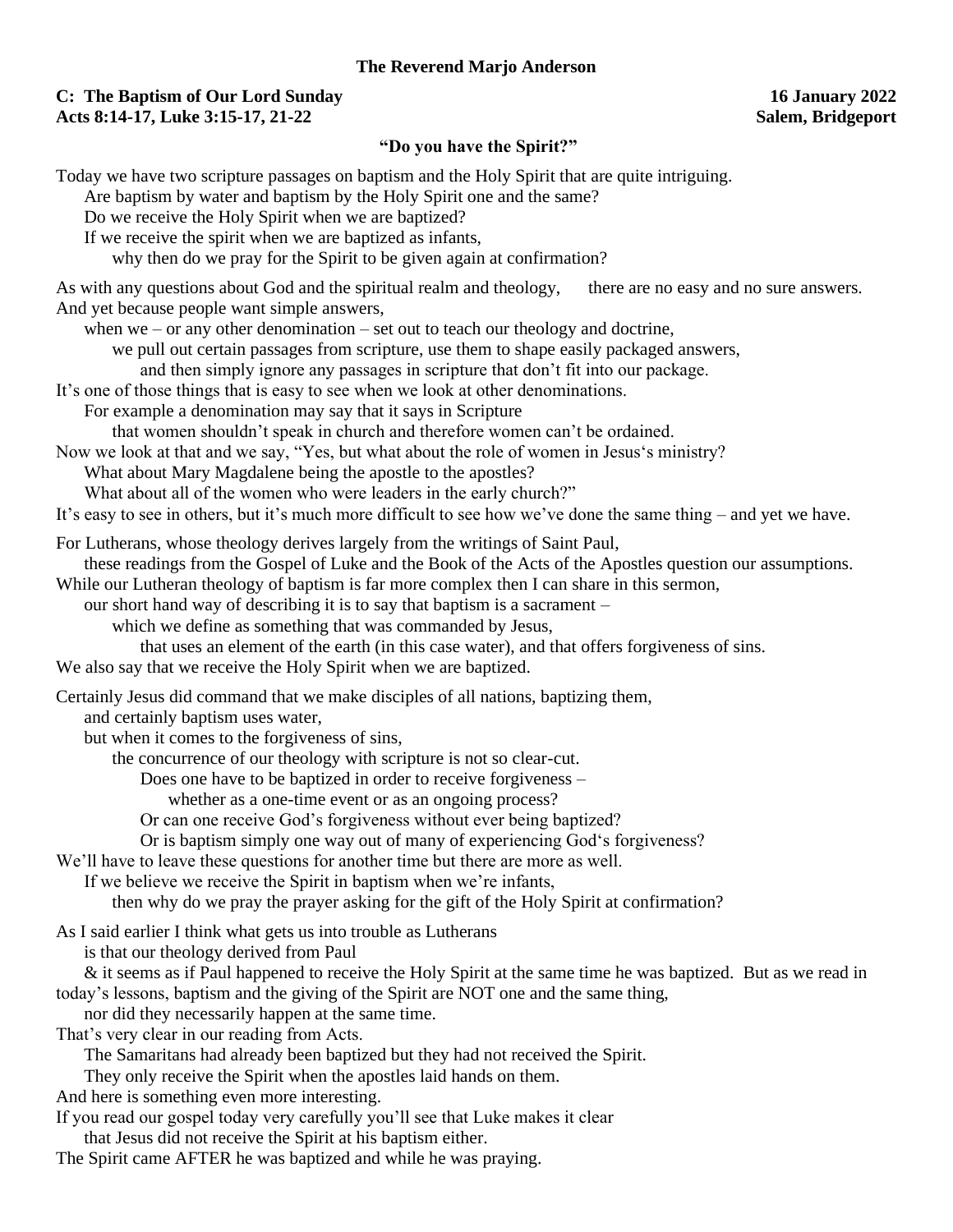So these passages raise questions, and I've got about five more minutes to answer them.

From my reading of scripture it appears that the Spirit comes in 3 ways…

## **1. First of all, every human being receives a measure of God's Spirit at birth.**

In Genesis we read that God took the dust of the earth, the soil, the humus, and formed it into the shape of a human being.

But that earthly sculpture wasn't alive until God breathed into it ruach –

the wind, the breath, the Spirit of the living God.

Based on that understanding of scripture, every human being who lives, lives because they have the breath of God, the Spirit of God within them.

On a spiritual level, this measure of the God's Spirit in a person is simply the potential each human being has to seek God.

Some may realize that potential; others may not.

Compare it to other qualities that exist in an infant only as potential.

A child may or may not grow up to be a brain surgeon,

but the child cannot become a brain surgeon without such potential,

so potential is the first thing needed to become whatever one becomes.

What that Spirit potential allows in each human being is the possibility of connecting with God,

# **2. Second, everyone baptized into the Church community has access to more of the Spirit.**

If the first thing someone needs to become a brain surgeon is the innate potential,

then the  $2<sup>nd</sup>$  thing that person needs is a place to learn all that he or she will need to know.

So just as someone goes to grade school, high school, college  $\&$  (then is accepted into med school,

so being accepted into the community of the church allows the Spirit to work

providing the resources and support for one to learn about God and God's purpose for one's life by way of worship and learning and witnessing and serving and fellowship.

Just being baptized into the Church doesn't make someone a Christian

any more than starting medical school makes someone a brain surgeon.

But living and learning within the community of the Church allows the Spirit

to give us access to resources that help us develop into mature, practicing Christians.

#### **3. Third & finally, Scripture talks about the Spirit empowering believers to perform signs & wonders**  in order to demonstrate to people the power and love of the living God,

for the express purpose of bringing them into relationship with God.

Think again of our aspiring brain surgeon.

She had the potential – the intelligence and the physical capability.

And within the community of medical school,

she had access to all the knowledge and support needed to become a brain surgeon.

But simply being gaining the knowledge is not enough.

Until she is empowered to use her knowledge (by licensing),

and until she actually begins to put her knowledge into practice, she is not yet a brain surgeon.

In the same way, while every human being has some measure of the Spirit

and therefore the potential to know and love and follow God,

not all will choose to do so –

just like not everyone with the potential to become a brain surgeon will become one.

And while some may choose to be baptized into the Church,

not everyone who enters the church will become a more Christian –

just like not everyone who enters medical school will become a brain surgeon.

We are born with the Spirit of God in us, with the potential to connect with God,

with the potential to know and love and follow God,

and the fact that you are here is the evidence that you have chosen to utilize that potential.

When we are baptized by water, we are brought into the Church community where that Spirit can be nurtured, where we can learn all about God and scripture and theology and church history and our place in it all.